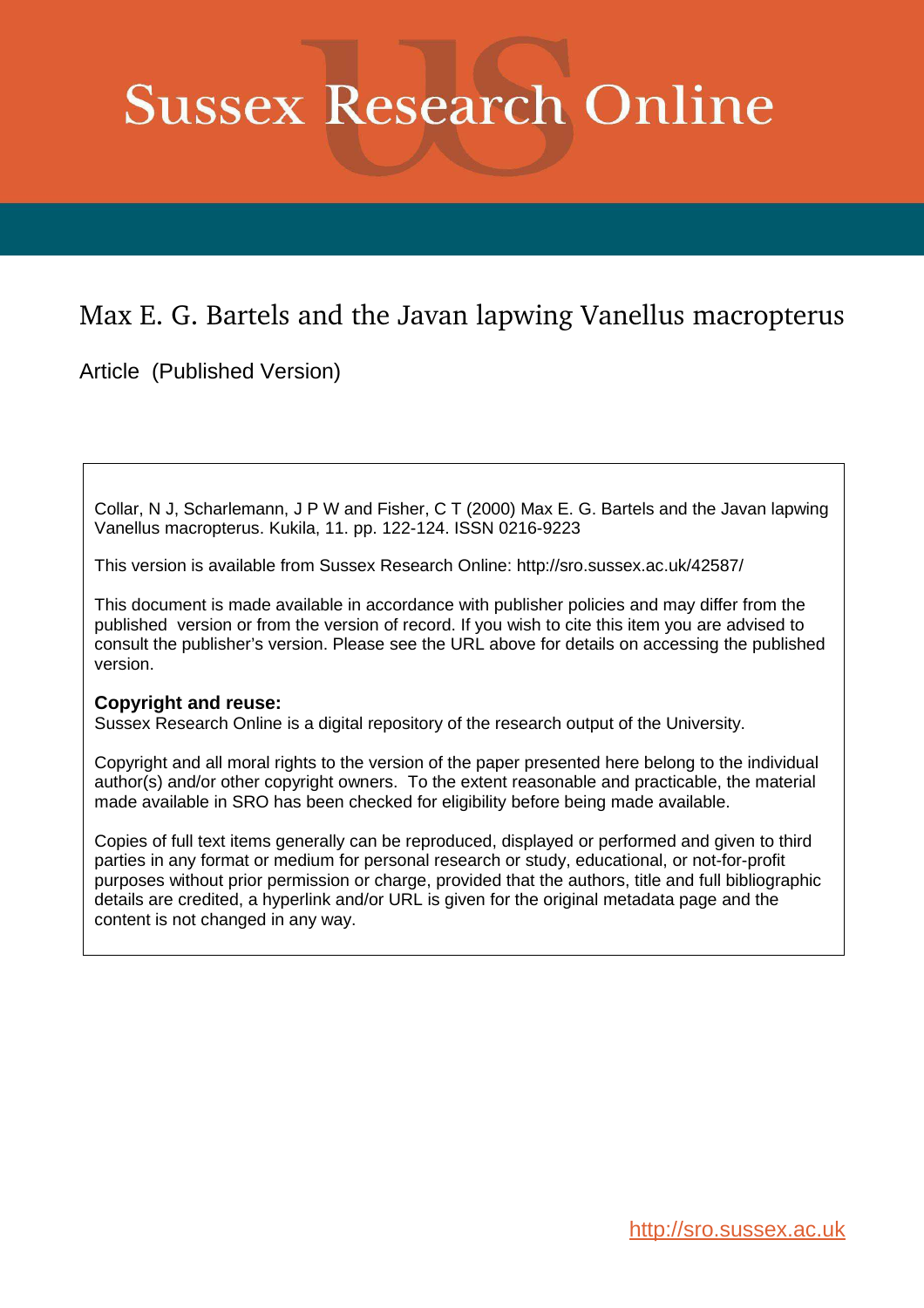#### **MAX E. G. BARTELS AND THE JAVAN LAPWING** *VANELLUS MACROPTERUS*

by **N. J. Collar, J. P. W. Schariemann and C. T. Fisher**  (Received 8 December 1999)

The Javan Lapwing *Vanellus macropterus* was (and just possibly still is) a bird species endemic to Java, although there is debatable nineteenth century evidence of its occurrence on Sumatra. It has not been seen since 1940, and indeed almost nothing has ever been published on the species (the scant details are assembled in BirdLife Internafional's *Threatened birds of Asia,* in prep.).

However, the Swiss German plantation owner Max E. G. Bartels (1871 1936; see Stresemann 1937*,* Rozendaal 1981) kept extensive manuscript and typescript notes on Javan birds, which he clearly intended to publish at one stage. These are held at the National Museum of Natural History Naturalis, Leiden, Netherlands. The notes contain an invaluable summary of Bartels's experience of the Javan Lapwing. This material has been selected, condensed and reworked into the entry on the species in *Threatened birds of Asia,* but because it is a unique record (and because there are items of information which do not concern conservation and were therefore not used in BirdLife's account), we felt it would be worthwhile reproducing the entries in its entirety in the interests of science and posterity. The translation, from German, is ours.

Bartels's notes are in the form of a typescript which is extensively modified and extended in manuscript; there is also mention of the Javan Lapwing in his manuscript diary entry for 12th May *1925.* We have taken the liberty of inserting paragraph breaks where they appear appropriate, but have not otherwise altered the format of the notes; to give clarity to his meaning, we have occasionally introduced modern punctuation and appropriate bridging language but hope that nothing has been misrepresented in the process. The citation of the work as given in *7hreatened birds of Asia* is: "Bartels, M. E. G. 1915 1931*.* Diaries and notebooks on Javan birds. Unpublished typescripts and manuscripts held at NMNH, Leiden, Netherlands." Everything that follows hereafter, except in square brackets, is by Bartels and any use of the information should be attributed to him (involving the citation above) and not to us as the publishers of this note.

#### **Typescript notes**

#### *Xiphidiopterus euculidus***, Temm.**

The area of distribution of this Spurred Lapwing in Java is very restricted, because I found it, until now, only in the extensive steppe like swamps of the Sedari estuary and its tributaries, as well as here and there in the lowlands of the Tjitaroem delta and at Rawah Tangerang. Although I have not yet seen the "Beberak", as the Malays onomatopoeically call it, in larger numbers, and although the individual pairs often inhabit a relatively large area, even so at the above named localities it is an everyday sight, impossible to miss. As soon as an intruder enters a territory the birds are up and circling him, giving their characteristic persistent calls, and only calming down when he has left the territory.

In December 1923, after a very and year which had left many swamps still dry, I found only very few Spurred Lapwings in the Tjitaroem delta. In contrast to their normal behaviour, they did not fly around me, but took off and flew away immediately. As they are clever and very cautious they never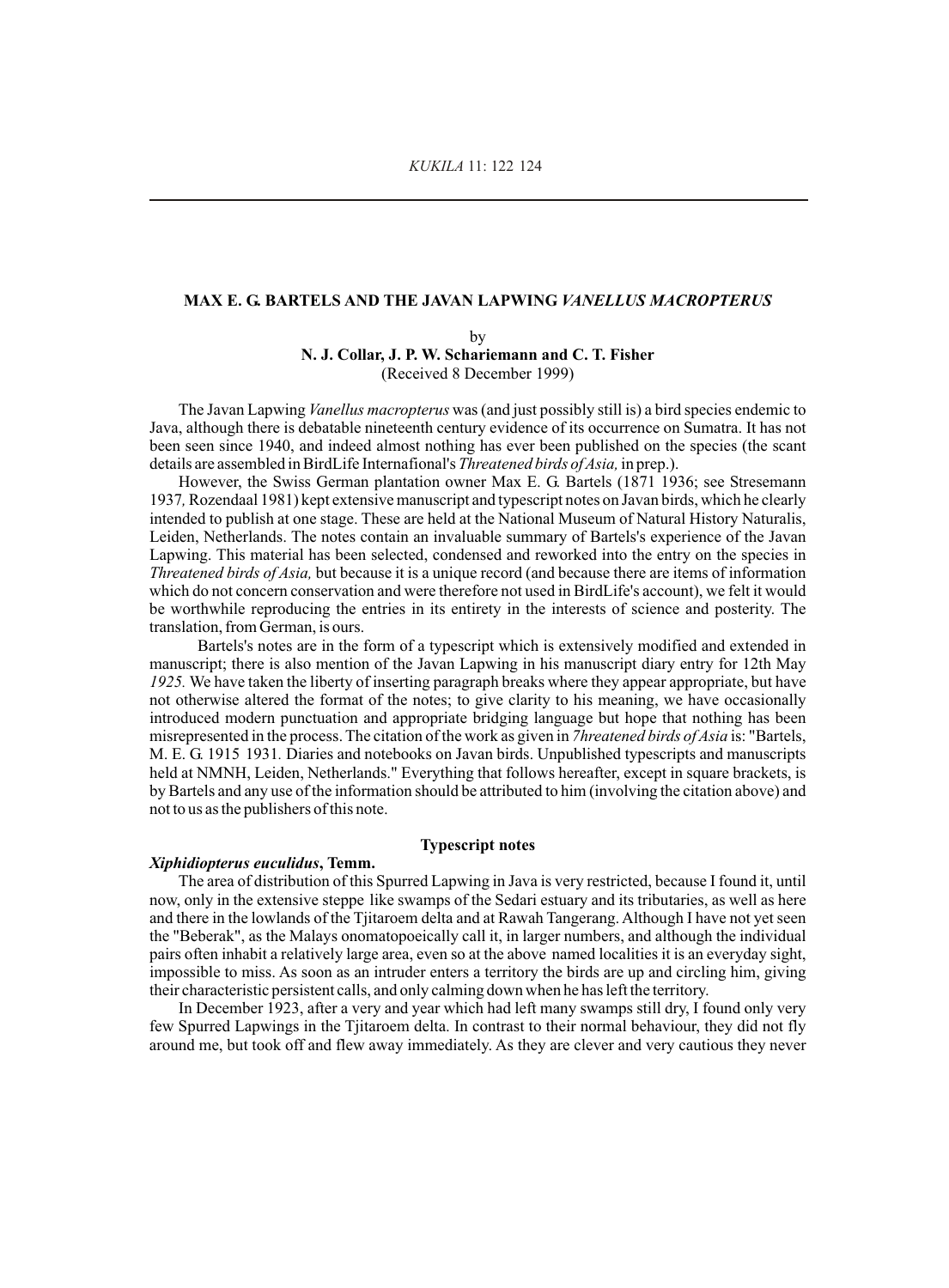dive bomb people but instead they generally "create a stink" at an appropriate distance, often climbing to tremendous heights while doing so. If the intrusion goes on too long, they will sometimes slink off to a different swamp, but usually corm back fairly quickly.

During the cast monsoon, when most of. the swampland is dry, they tend to mill around with a preference for walking about in the growing (but still partly dried out) Teki grasses (as called by the Malays), but they undoubtedly prefer the patches where these grasses stay moist die longest, i.e. where they do not dry out even in moderately severe droughts.

During the rainy season the birds keep to areas in the swamps which are relatively little flooded, since despite their long legs they prefer not to walk in open water like stilts. In the Tjitaroem delta they often busy themselves in wet cattle pasture at the borders of their normal foraging areas, which are densely overgrown swamps with rush/sedge and other shorter water plants; indeed, near Rawah Tanggerang I have only ever seen them on a partly wet buffalo pasture.

In the swamps they prefer to keep to area which allow them a wide view, and they frequently fly to any nearby hillocks, e.g. a rounded knoll or a clump of rush/sedge, to get a better view of the area.

Even though they know perfectly well how to use their legs, I have never yet seen them walking long distances, only flying. Their flight is not acrobatic like their European cousins; I usually we them in fast direct flight.

Their food consists mainly of water or swamp living insect larvae, water bugs, beetles, snails (the shells we broken up by the birds' strong digestive muscles) and seeds of aquatic plants, which are, however, only used as a supplement. In captivity the species eats small fish, as I found out with one bird which was brought to me by a local person in November 1927 and which had become so tame after about seven weeks that he would come within grabbing distance of my gardener while he was busy catching fish for him from a little pond in the bird house. After two months he was already so tame that he took the proffered food out of the gardener's hand. Whenever the gardener came up to the bird house, the lapwing would utter his characteristic call, which he used all the time because I also heard it frequently long after sunset and even at night. While he was walking about in the aviary, he presented a very fine image, showing exactly the same coquettish manner as a pretty young girl.

When be was first put in the bird house; a *Spilrnis bacha* [= *cheela*) was living there which he at first carefully avoided; but he changed his behaviour when he quickly discovered that the serpent eagle was not interested in him. On 31 July 1929 a young *Spizaetus limnaetus cirrhatus*] was introduced to the aviary and he took no notice of this bird either, but sadly it killed him on 2 October 1929. The hawk eagle probabily did this because he had shortly before been fed with gallinule and mammal meat after having previously had a diet of small goldfish; he ate the lapwing the following day. Apart from fish and aquatic larvae in rice fields ….[The notebook entry breaks off here.]

#### **From the manuscript diary (Tjitarum delta, 1925)**

12 May 1925….On the buffalo pasture not far from the entrance to Rawah Tangerang, where yesterday we saw *Xiphidiopterus cucullatus*, my men found a nest of this lapwing. The nest was found by chance, since the bird had rot revealed its whereabouts, being extremely shy. The birds kept flying